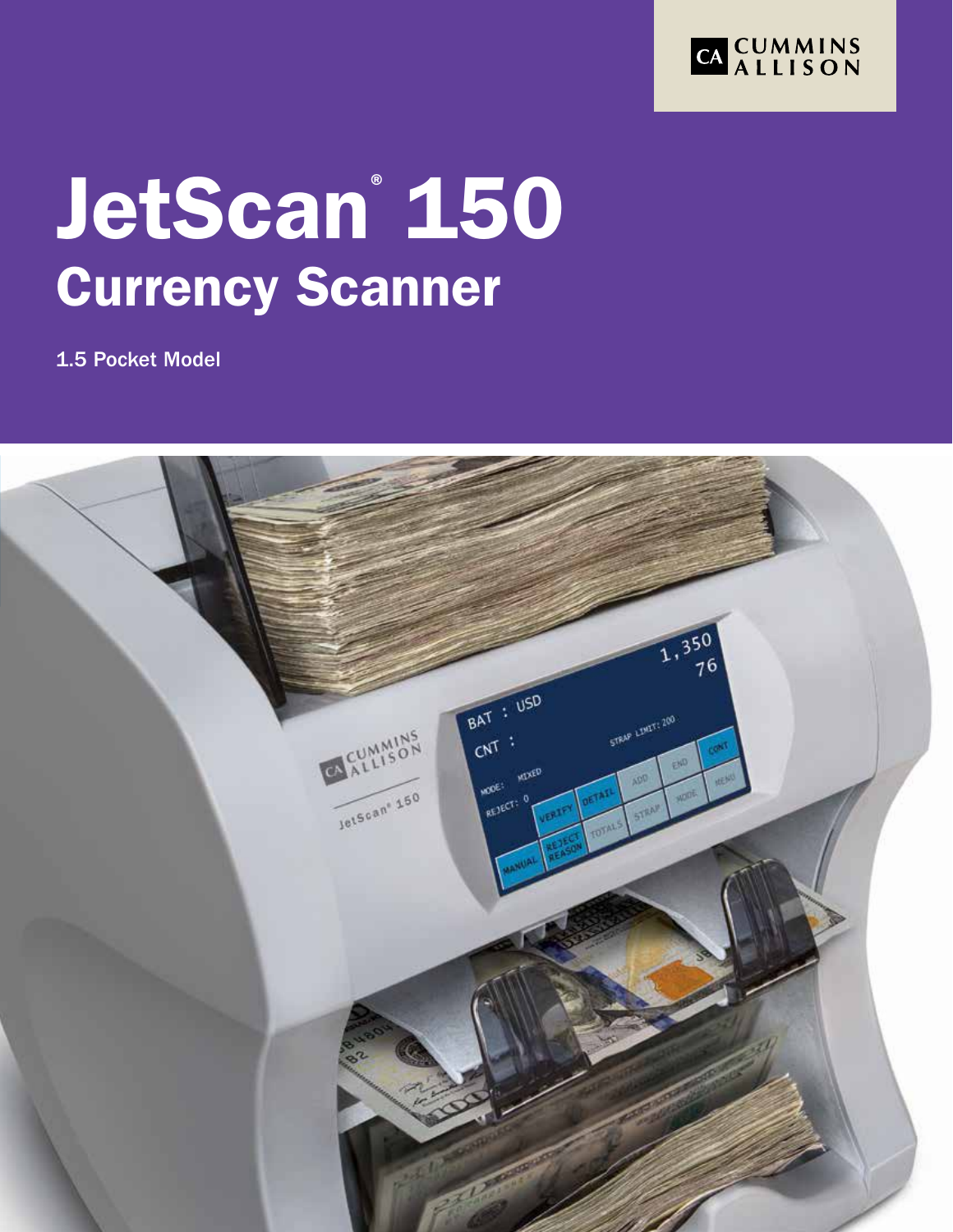## Increase productivity with an extra pocket

When you process significant amounts of currency, you need a machine that keeps up with you. The JetScan 150 currency scanner features a fully functioning pocket plus a reject pocket so that you can keep processing cash without stopping. When you need off-sorting but don't need two fully functioning pockets, it's a perfect fit for your operations.



#### Scanning, denominating and counting

The JetScan 150 examines each bill and determines its value, so you save time by not having to pre-sort bills into separate denominations. Not only can you count mixed currency, but you can also sort mixed stacks into specific denominations, allowing you to replenish teller drawers, tills and cash dispensers quickly and easily.

Scanning also allows you to reduce errors when strapping by identifying a "stranger" bill that does not belong in that strap, such as a \$20 bill in a strap of \$1s, and the stranger off-sorts to the extra pocket without stopping. You'll balance correctly the first time and finish the job faster.

#### Processing modes to fit you

The JetScan 150 features several different operating modes, which means users can operate the machine in ways that fit their situations best. Whether it's a financial institution, retail environment, vending company, vault or gaming organization, the JetScan 150 configures to almost any need.

#### Easy to use

Ease of use means time savings, and that means cost savings. Whether you have high turnover or simply want to avoid errors, the JetScan 150 is easy to use. New operators need less training to get started, and veteran users never miss a beat. The touch-screen display allows the user to easily switch modes, get reports, and navigate the interface.

At processing speeds of 940 bills per minute, you can catch strangers, reject problem bills, sort, face and orient, all without stopping.

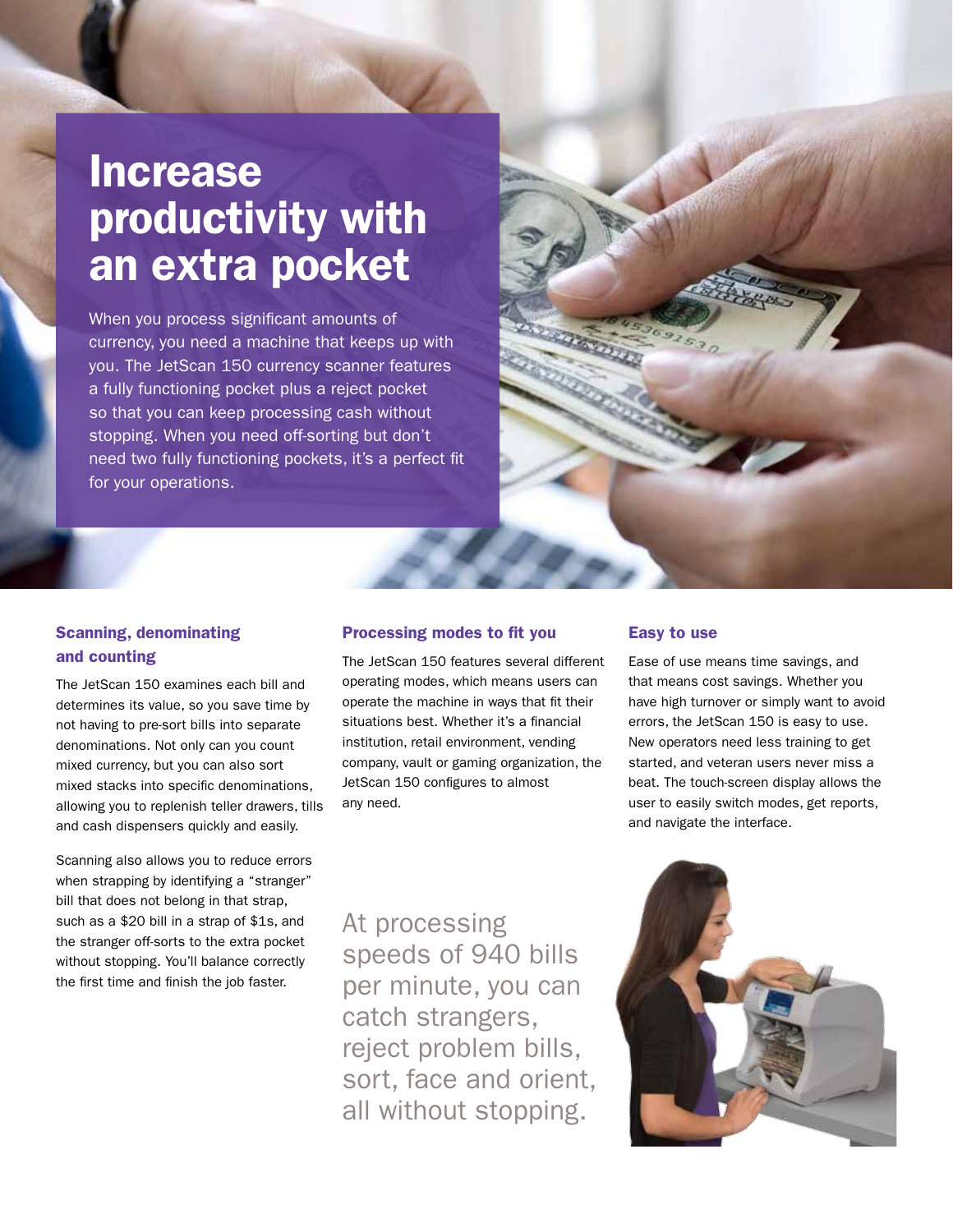## Keep your cash, customers and operations moving

#### The advantage is the extra pocket

The reject pocket is what differentiates the JetScan 150 from a one-pocket machine. This extra pocket allows for additional capabilities and functionality that are difficult or impractical in a single-pocket device. Users enjoy non-stop processing with the various modes because bills can be sorted to both pockets without the scanner stopping. Reducing stops increases productivity and efficiency and gets the job done faster. Most modes take advantage of the extra pocket:

Mixed: Mutilated, hard-to-read and other problem bills are off-sorted to the reject pocket while the machine continues to process currency in the main pocket without stopping.

Stranger: When counting a particular denomination, a bill that doesn't belong in the stack can be off-sorted while the machine continues to count. For instance, when counting \$20 bills, an erroneous \$1 bill is off-sorted to the reject pocket without stopping.

Face: Easily sort bills so they are face-up in one pocket and face-down in the other pocket.

Orient: Easily sort bills so that they are heads-up in one pocket and heads-down in another pocket.

**Reject reason:** Tells user why notes were rejected.

#### Counterfeit detection at all levels

Whether you want to prevent recirculating counterfeit bills back to your customers or prevent counterfeits from entering your cash pool in the first place, you can enable counterfeit detection at various levels to quickly identify fake money. Equipped with magnetic, ultraviolet and infrared sensors, you can be confident in catching most counterfeit bills. Suspect documents can be offsorted without stopping or can stop the machine and present the possible counterfeit.

#### Printed reports

Print detailed or summary reports on our compact thermal or impact printers. Many reports can be automatically printed as you process currency, or you can print them ondemand only when you want them. Printed reports give you a physical record of your counts that you can store or process further.



Minimize interruptions and keep work moving with the 1.5 pocket JetScan 150 scanner.



Local sales and service support.

with a company that stands behind its products.

When you're thinking of products for your business, you also think about supporting them. Cummins Allison has the largest network of local offices to support you and your business with sales and service expertise unmatched by anyone else. 97% of our customers would recommend us, so you can be assured that you're doing business

A partner you can trust.